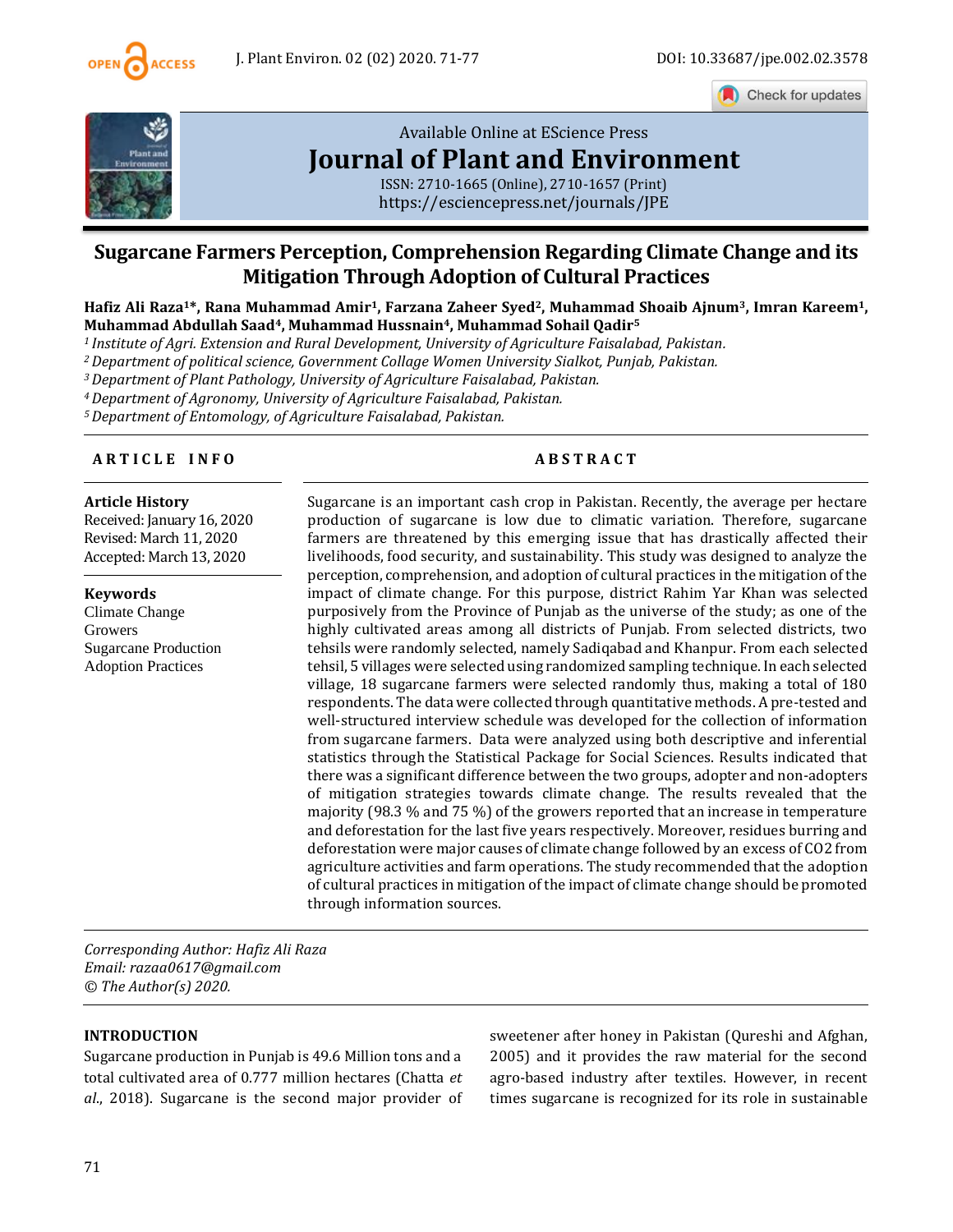sugarcane production (Prasara-A and Gheewala, 2016). Different products are obtained from sugarcane like sugar, jaggery and ethanol. In Pakistan, ethanol is produced at a small scale in sugar industries and does not play a significant role in Pakistan's economy whereas 80% sugar is produced from it. However, at national level the average per hectare production of sugarcane is low due climate change (Nadeem *et al*., 2020; Zhao and Yang 2015). Climate change is one of the emerging issues in the world. Livelihood and agricultural productivity are adversely affected by the climate change. It is predictable to have a negative impact on sugarcane production. Sugarcane is sensitive to climatic parameters such as rainfall, temperature, sunlight, and soil (Trenberth, 2011). It is believed that global temperatures will rise from  $3-5$   $\degree$  C by the end of the 21stcentury (Chohan, 2019). Diverse climatic conditions can lead to changes in sea level, rainfall, floods, droughts, abiotic pressures, and especially rising temperature. The increase in temperature could be favorable for some crops like C3 plants and sugarcane in some parts of the world (Trenberth, 2012). However, in Pakistan, the production of sugarcane is adversely affected and is cause of infestation of various diseases and pests. Amid many reasons of rising temperature, one of the main causes is change in human activities and more deforestation, burning fossil fuel and industrialization in the ecosystem [\(Chohan, 2019;](#page-5-0) Shakoor *et al*.2019). Variation in temperature, rainfall, floods, salinity, dryness, and frost have proven to be the main causes of the deterioration in sugarcane production in Pakistan (Chohan, 2019). Therefore, accurate perception regarding climatic variation and proper adoption of mitigation strategies can reduce the sugarcane economical losses (Abid *et al*., 2019). The present situation is creating a gap between farmers' awareness regarding agronomic measures including resistant varieties, sowing time and planting methods, land and soil preparation, weed, pest and

disease management, water and nutrients management. The main objective of the research was to identify the climate change perception, apprehension, and its strategies through adoption of cultural practices as well as perceived attitude of the sugarcane farmers towards climate change in District Rahim Yar Khan, Punjab.

#### **METHODS AND MATERIAL**

The study was conducted through primary data from sugarcane growers of the province of Punjab in Pakistan. At the first stage, district Rahim yar khan was selected purposively from the Province of Punjab as the universe of the study because of the largest sugarcane cultivation area in this district as compared to any other district of Punjab. Next, two tehsils (Sadiqabad and Khanpur) were selected on random basis. At the third stage, 5 villages were selected randomly from each selected tehsil. At the fourth stage, 18 sugarcane farmers were selected randomly from each selected village and thus, making a total of total aggregate of 180 sugarcane growers. The data were collected through quantitative method. The quantitative data were collected through the well-structured questionnaire supplemented with the interview schedule. The validity of the interview schedule was tested by using Statistical Package for Social Sciences (SPSS). Cronbach Alpha for questions in the different objectives varied from 0.82 to 0.95. Further to check reliability the data collection tool was also presented to the experts of the Institute of Agri. Extension, Education and Rural Development, UAF, Punjab and necessary amendments were made. The interview schedule was further pre-tested on 20 respondents (that were other than the purposively selected 180 sugarcane farmers). In the last wellstructured interview, the schedule was developed for data collection. The data were analyzed using both descriptive and inferential statistics through the Statistical Package for Social Sciences (SPSS).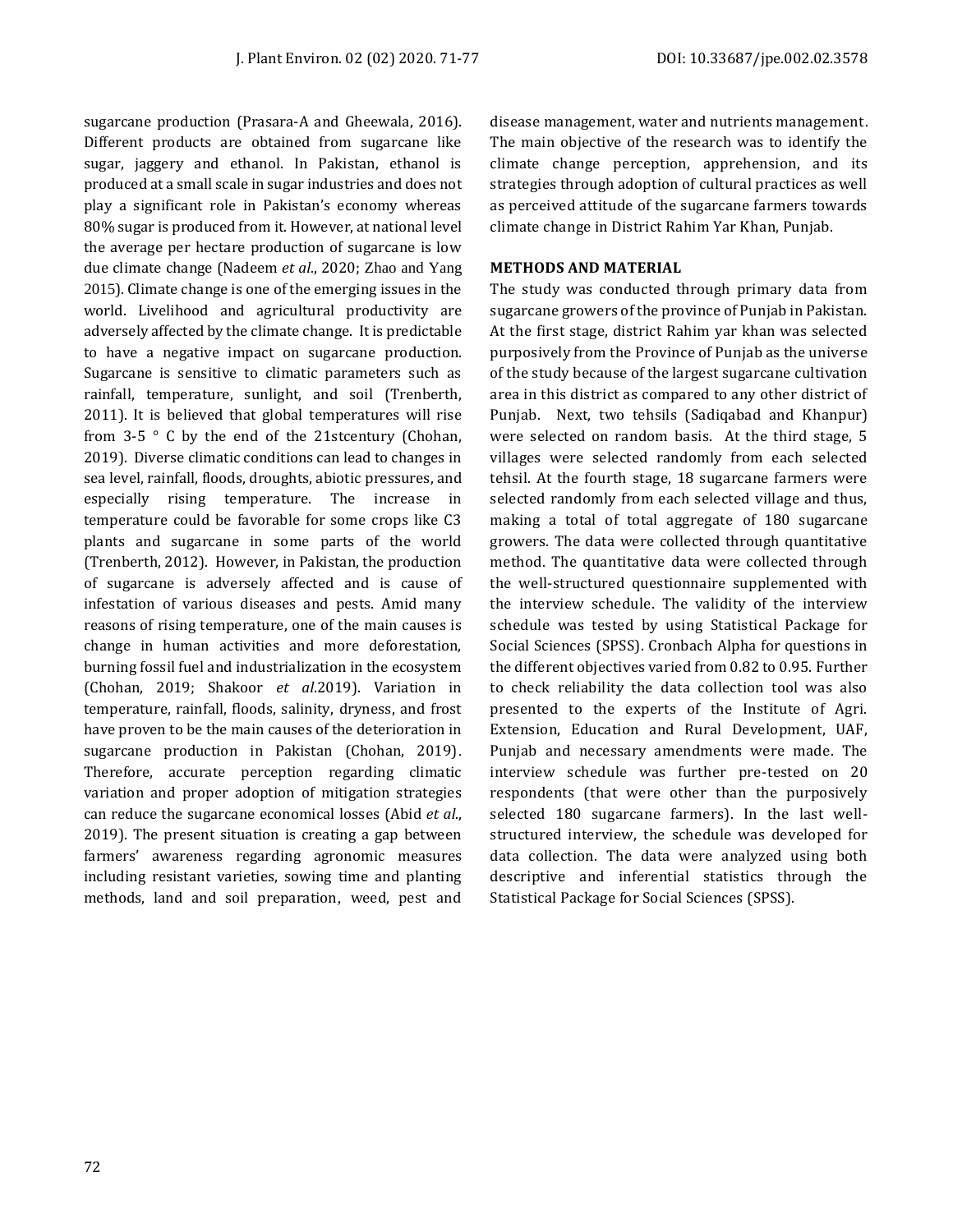

Figure 1. Flow chart showing sample selection procedure for the purposed study.

#### **RESULTS AND DISCUSSION**

The awareness level of the respondents regarding the cultural practice is presented in figure 2. The majority of the sugarcane growers  $(71 \, \% \cdot 90.6 \, \%)$  had awareness about seed treatment before sowing, proper weed control management practices, mix cropping and properly weed control diseases management, respectively. It shows that majority of the respondents had basic awareness about the cultural practices in the study area against climate change.

The rates of the cultural practices adopted by sugarcane growers against climate change in the study area are presented in figure 2. Almost 46.7 % of the respondents were properly ploughing practices, followed by 45.6 % and 45 % of the sugarcane growers adopted properly control diseases management and sowing recommended varieties to mitigate the impact of climate change. The results are line with Khan *et al*. (2020) who indicated that recommended cultural practices are important to mitigate the impact of climate change at farm households. The overall adoption rates of the cultural practices were 50% or less. This indicate that the adoption rate of these practices was low as compared to awareness level. Slower adoption rate might be due to lack of interest of the farmers towards the climate change impact and lack of awareness level by the extension workers to motivate the growers regarding the importance of the adoption of practices to mitigate the impact of climate change. Adoption strategies with special reference to cultural practices under climate change might be important to enhance sugarcane tolerance against the climate change (Deressa *et al*., 2005).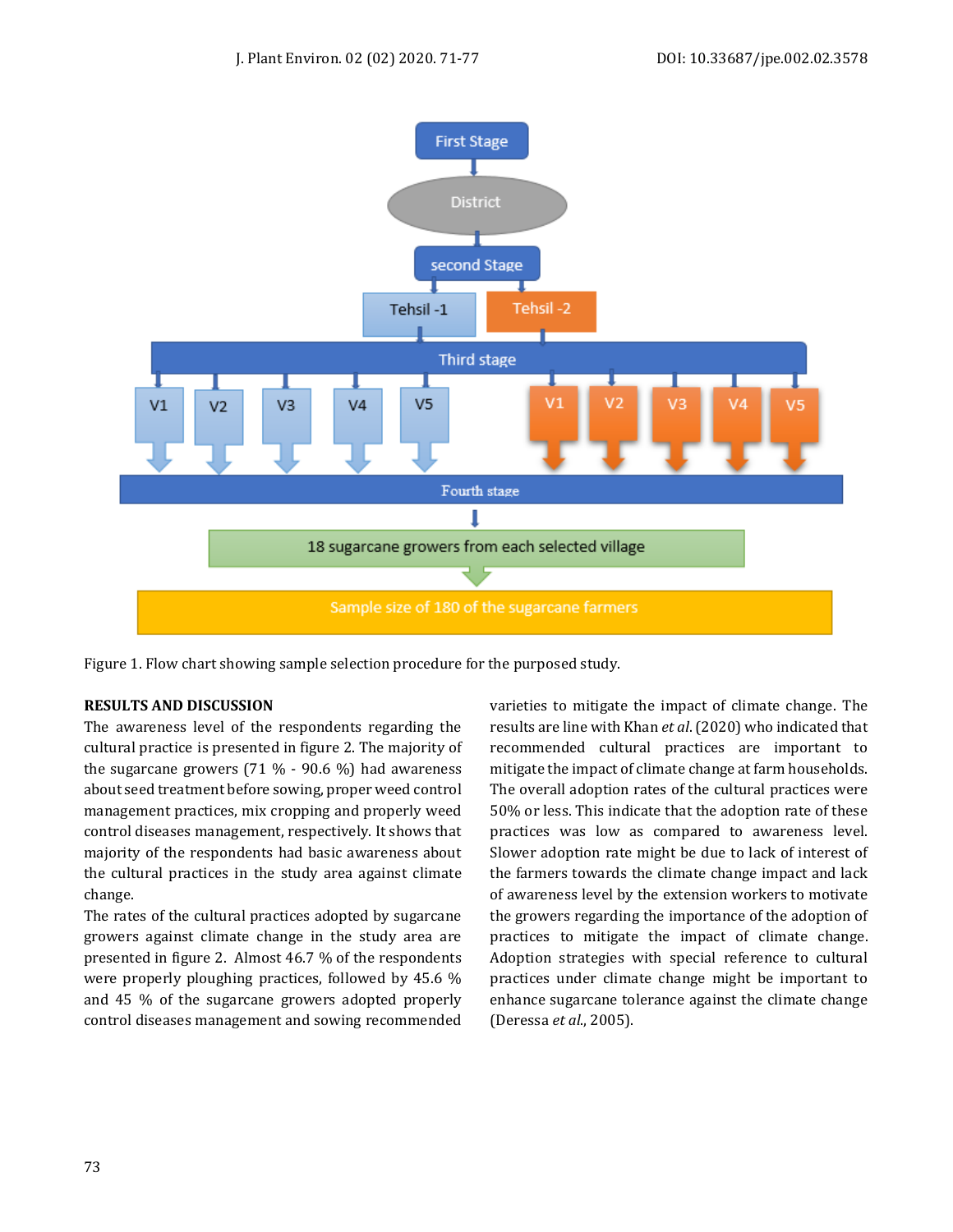



Figure 3. Perceived adoption of cultural practices towards climate change in the study area.

Respondent's responses regarding reasons of climate change are shown in Table 1. Perceived comprehension associated with climate change were measured by using three different scale ranging from 1 (large extent), 2 (some extent) and 3 (medium extent). Results indicated that residue burring got 1st rank having mean and standard deviation of 4.32±1.053. Crop's residues burning after harvesting in developing countries are the source of emission of carbon dioxide and pollution in the environment and main cause of the temperature increase (Jing and Singh, 2020; Zommers *et al*., 2020). Deforestation ranked at 2nd with mean and S.D 4.32±1.05 because once the reason of climate change prevailed the sugarcane growers. Deforestation is the major threats and one of the main reasons of climate change resulted the environmental changes in developing countries

especially in Pakistan (Gomes *et al*., 2019; Ullah *et al*., 2020). Respondents also perceived that excess of CO2 from agriculture activities had an impact on climate change and was ranked at 3rd with mean 3.74±1.09. Greenhouse gasses emission from industries and agriculture activities are the main cause of the climate change result in the increased frequency and intensity of extreme weather events in developing countries (Zhao and Li, 2015). The table also initiated that farm operation got 4th rank with mean and standard deviation of 3.42±.748. The results are in line with Powlson *et al*. (2014), who indicated that conventional practices during farm operations are also source of carbon emission resulted climate change. So, in this regard, conservation practices are important for friendly environment and to improve the soil heath conditions (Busari *et al*., 2015).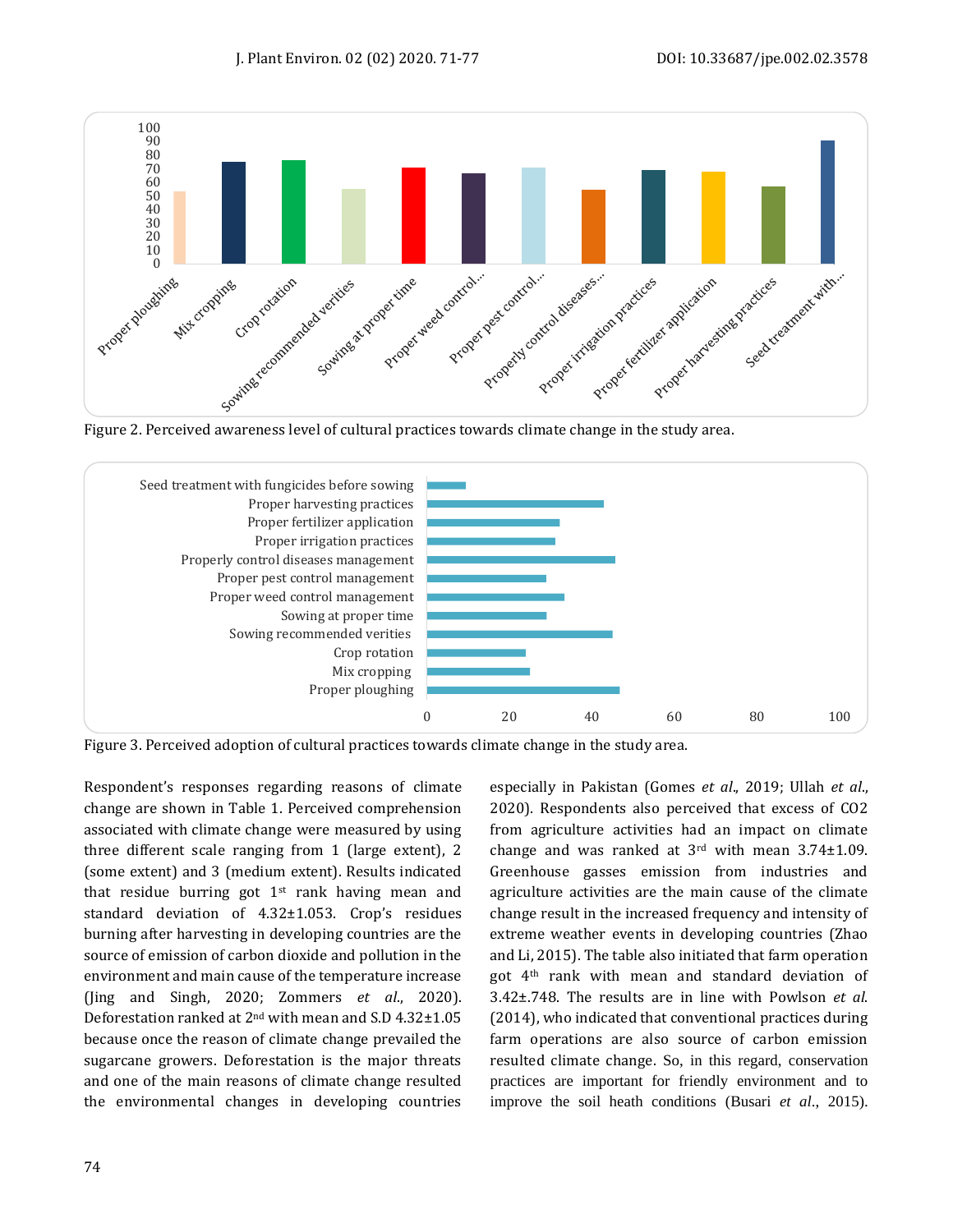Results clearly indicated that natural changes got 5th rank having mean and S. D 3.03±.991. Different activities by the residents themselves are the main reason of climate change (Busari et al., 2015). Results clearly indicated that natural changes got 5th rank having mean and S. D 3.03±.991. Different activities by the residents themselves are the main reason of climate change (Busari et al., 2015). Table 1 presented that that rank 6th having mean and S.D 3.12±.611. These results are line with Raza et al. (2019) who indicated that pesticides have a negative impact not only on the environment but also on human health. Illiterate and lack of awareness had challenge of proper use of pesticides. Sugarcane farmers in tehsil Sadiqabad are facing different health and environmental problems. Furthermore, majority of the farmers are using over dose of pesticides, which is directly affecting the human health and increase the resistant among sugarcane pests. The table also initiated that synthetic fertilizer got 7th rank with mean and standard deviation of 2.96±.999. It was concluded that widely apply synthetic fertilizers are the also significant contributor to climate change. Use of synthetic fertilizer inefficient way is one of the reasons of environmental issue (Kanter, 2018).

|  | Table 1. Perceived comprehensions of climate change by the respondents. |  |  |
|--|-------------------------------------------------------------------------|--|--|
|  |                                                                         |  |  |

| Statement                               | Mean $+$ Std. Deviation | $R_{0}$ |
|-----------------------------------------|-------------------------|---------|
| Residue burring                         | $4.73 + .616$           |         |
| Deforestation                           | $4.32 \pm 1.053$        |         |
| Excess of CO2 from agriculture activity | $3.74 \pm 1.097$        |         |
| Farm operation                          | $3.42 \pm .748$         | 4       |
| Natural changes                         | $3.03 + .991$           |         |
| Excess use of pesticides                | $3.12 \pm .611$         | b       |
| Synthetic fertilizer                    | $2.96 + .999$           |         |

Different attitude of the respondents regarding climate change are presented in figure 4. more than thirty-five (35.5 %) of the respondents had said that climate change while 31.7% of the growers were confused and 15.6% of the growers had helpless about climatic variation. Almost 13.9 % of the respondents had not belief on climate change.



Figure 4. Perceive attitude of sugarcane growers regarding climate change.

The perception of the sugarcane grower regarding climate change is presented in figure 5. It indicates that majority (98.3 %) of the growers had said increased duration of summer and 75% of the respondents had said deforestation has increased in the study area. About 65.5 % of the respondents answered that temperature increased since last ten years. About 60.1 % of the sugarcane growers perceive changed in deforestation. Almost 54 % of the sugarcane growers perceive that increased flood have been observed in the study area. These observations are supported by the findings of Ali et al. (2017) who indicated that changed in temperature and rainfall as the evidence of climate change (Farooq and Gheewala, 2020) who indicated that climate change is the major threat for sugarcane yield.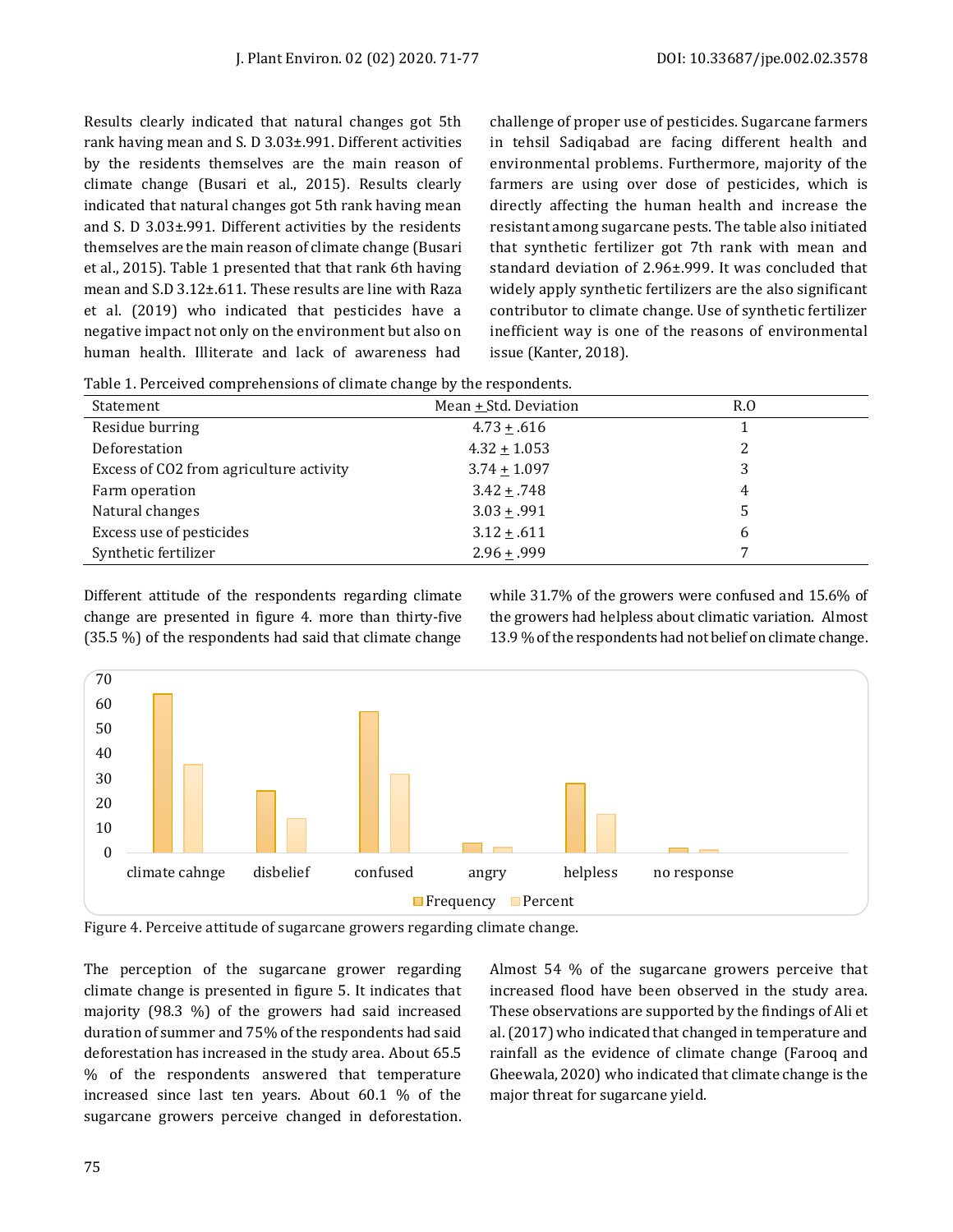

Figure 5. perceived the perception of sugarcane growers about climate change.

#### **CONCLUSION**

Different reasons of climate change were identified in the study area. Among various reasons of climate change, residue burring, deforestation, excess of  $CO<sub>2</sub>$  from agriculture activities and farm operation were dominant. The majority of the growers conformed that increase duration of summer and deforestation has increased from last few years. It was concluded that increased air temperature, rainfall, long summers, and short winter have a direct impact on sugarcane production. It also increases evaporation, weeds, exhaustion, and temporary withering of plants. The adaptation of sugarcane management practices towards climate change were inadequate in the study area. Therefore, sugarcane productivity is affected by climate change adversely. As a result, farmers are facing problems in the form of low average sugarcane production under such circumstances. Therefore, there is an urgent need to raise awareness regarding the proper adoption of cultural practices to cope with the effects of climate change on agriculture and especially on sugarcane production.

#### **REFERENCES**

- Abid, M., J. Scheffran, U.A. Schneider and E. Elahi. 2019. Farmer perceptions of climate change, observed trends and adaptation of agriculture in pakistan. Environmental Management, 63(1): 110-123.
- Ali, S., Y. Liu, M. Ishaq, T. Shah, A. Ilyas and I. U. Din. 2017. Climate change and its impact on the yield of major food crops: Evidence from Pakistan. Foods, 6(6), 39.
- Azadi, Y., M. Yazdanpanah and H. Mahmoudi. 2019. Understanding smallholder farmers' adaptation

behaviors through climate change beliefs, risk perception, trust, and psychological distance: Evidence from wheat growers in iran. Journal of Environmental Management, 250: 109456.

- Busari, M.A., S.S. Kukal, A. Kaur, R. Bhatt and A.A. Dulazi. 2015. Conservation tillage impacts on soil, crop and the environment. International Soil and Water Conservation Research, 3: 119-129.
- Chatta, M.U., I. Khan and M.U. Hussain. 2018. Sugarcane production. Faisalabad, Pakistan: Office of the university books and magazines  $(1<sup>st</sup>Ed)$ , University of Agriculture Faisalabad, Pakistan. University Press.
- Chohan, M. 2019. Impact of climate change on sugarcane crop and remedial measures-a review. Pakistan Sugar Journal, 34(1): 15-22.
- Cuni-Sanchez, A., P. Omeny, M. Pfeifer, L. Olaka, M.B. Mamo, R. Marchant and N.D. Burgess. 2019. Climate change and pastoralists: Perceptions and adaptation in montane kenya. Climate and Development, 11(6): 513-524.
- Deressa, T., R. Hassan and D. Poonyth. 2005. Measuring the impact of climate change on South African agriculture: The case of sugarcane growing regions. Agrekon, 44: 524-542.
- <span id="page-5-0"></span>Farooq, N. and S.H. Gheewala. 2020. Assessing the impact of climate change on sugarcane and adaptation actions in Pakistan. Acta Geophysica, 68: 1489- 1503.
- Gomes, V.H., I.C. Vieira, R.P. Salomão and H. Ter Steege. 2019. Amazonian tree species threatened by deforestation and climate change. Nature Climate Change, 9: 547-553.